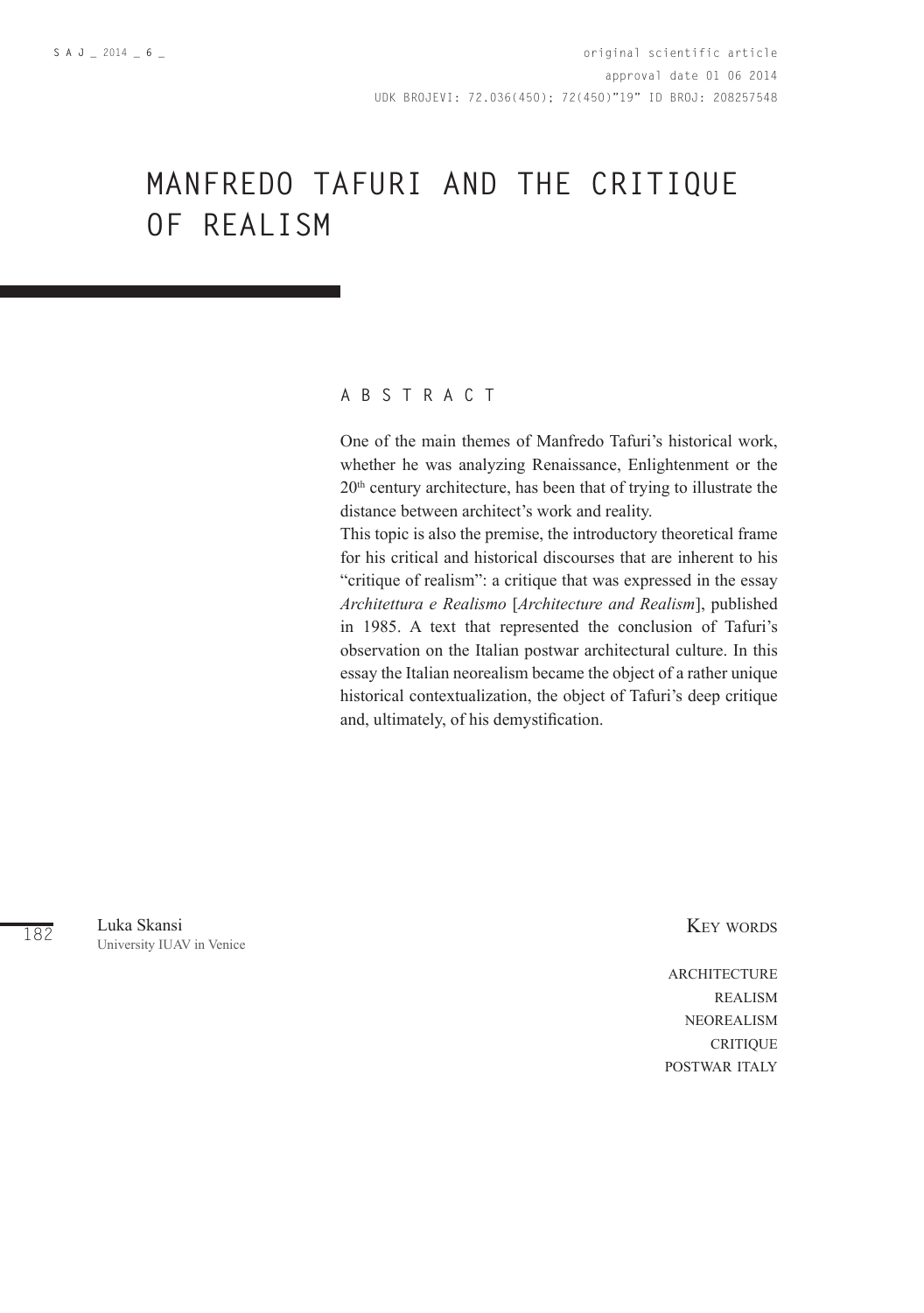"It is, in fact, the inherent opposition within all modern art: those who search into the very bowels of reality in order to know and assimilate its values and wretchedness; and those who desire to go beyond reality, who want to construct *ex novo* new realities, new values, and new public symbols."1

#### Manfredo Tafuri, *Architecture and Utopia,* 1973*.*

One of the main themes of Manfredo Tafuri's historical work, whether he was analyzing Renaissance, Enlightenment or the twentieth century architecture, has been that of trying to illustrate the distance between architect's work and reality; or, if we read that back in the original terminology of the 1960s and 1970s, the relationship between the architects mentality, or better, their ideology and the "capitalist development". One could even say that Tafuri's meticulous examination of the nature of architect's intellectual work, was based on the relationship between these two, sometimes opposite poles: the architectural project and reality, the architect's ambition – since the Enlightenment – to define the form and the growth of the city and the effective outcomes of his efforts.

Tafuri's questions were in fact very simple, yet quite ruthless: what kind of relationship establishes the architectural project with the city in terms of its material and immaterial transformations? How far goes the architect's ambition to operate within the real conditions? And how much is he – consciously or not – hiding beyond the curtains of utopias, beyond the inventions of artificial languages, beyond the fascination for the autonomy of architecture, in order to deliberately avoid speaking about the concrete circumstances that distinguish his professional activity? Which kind of attitude lies beyond his architectural gestures, his languages, his inventions? And, especially, why architects still cultivate the ambition, expressed mainly through their theories, to change reality through the architectural project? Why do they need to build theories, to create complex conceptualizations of their work, when it has become clear, almost since the beginning of the industrial revolution, that the "capitalistic development" has taken away from architecture, from "any ideological prefiguration", the task of changing society?<sup>2</sup> When it has become clear that reality (the capitalist development) runs faster than any architect's will or idea to change society, and when it is already clear that it runs without any concern about the architects will to control, dominate or even address reality? And when it is clear that architecture is simply an "oggetto trascurabile": "a negligible, useless object" in the city.<sup>3</sup>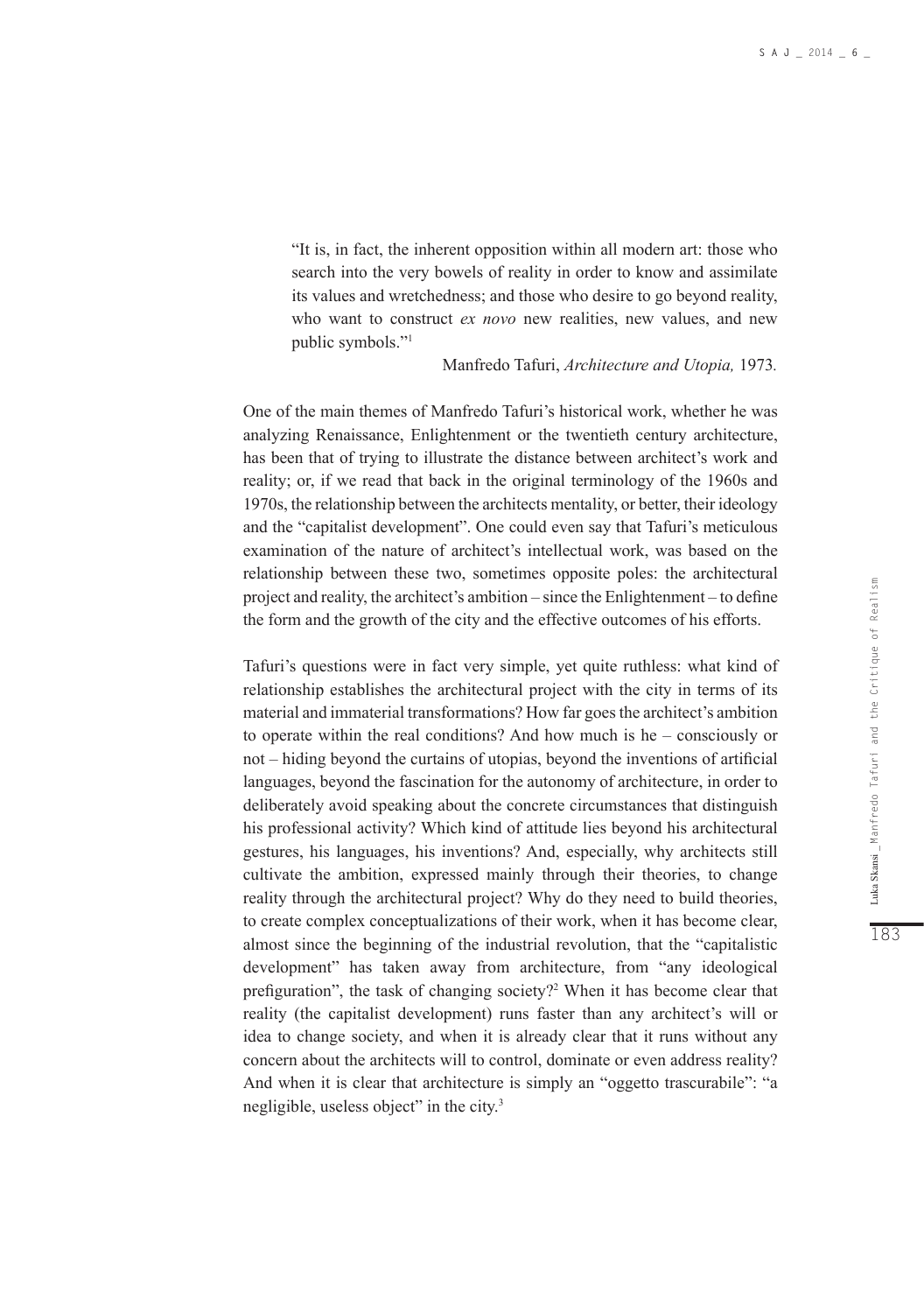It is not the aim of this article to answer these questions, or to deal with the origins, the contexts and the reasons for the theoretic issues raised by Tafuri, during his rich historical and theoretical work. These questions represent rather a premise, an introductory theoretical frame for the critical and historical discourses that are inherent to Tafuri's "critique of realism". A critique that was expressed by the Roman historian in one specific text – *Architettura e Realismo* [*Architecture and Realism*] – published in 1985 in the Triennale exhibition catalogue *Le avventure della realtà (1750-1980)* [*The Adventures*  of Reality], edited by Vittorio Magnago Lampugnani.<sup>4</sup> Basically, the essay meets the objectives of the publication: to trace back in history the origins and the genealogy of some of the most important topics that characterized the modernity in architecture, such as *rationalism*, *technicality*, *organicism*, *expressionism* and *realism*. Tafuri's text is a concise reflection on the genealogy of the  $realism(s)$  in architecture since the  $19<sup>th</sup>$  century, and in fact concentrates the results of his lifelong research, which he undertook first in Rome and later in Venice, where he was leading the renowned "Dipartimento di Analisi, Critica e Storia dell'Architettura" at the IUAV, renamed later to "Dipartimento di Storia dell'architettura". The essay traces the vicissitudes of the many different historical contexts, that were the object of Tafuri's analysis from the beginning of the 1960s till 1984.<sup>5</sup>

#### **THE FORMATIVE YEARS AND THE** *NEOREALISM*

Before entering into specific contents of Tafuri's critique of realism in architecture, it is important to recall some aspects of his intellectual biography in order to better contextualize his text, within his contemporary architectural and cultural debate. Since every critical and historiographical attitude needs a proper historical contextualization, it becomes especially important in the case of Tafuri, a historian that was particularly, if not obsessively, linked to his present. Even his determination in observing and estimating the distance between reality and architect's work, can be ascribed to a specific reaction to the context of his intellectual formation.

Tafuri attended the Faculty of Architecture in Rome, where he graduated in 1959, a context that was strongly influenced by the debate on the reconstruction of postwar Italy. The process of reconstruction was a pivotal moment for the Italian culture, in which – one could definitely say – the modernity of Italian architecture manifested itself at a wider national level. A modernity that was not anymore, like in the 1930s, an "elite" phenomena, that characterized the main Italian cities and specific industrial or cultural circles, but conquered mostly all levels of Italian society and all geographic areas of its multifaceted territory.6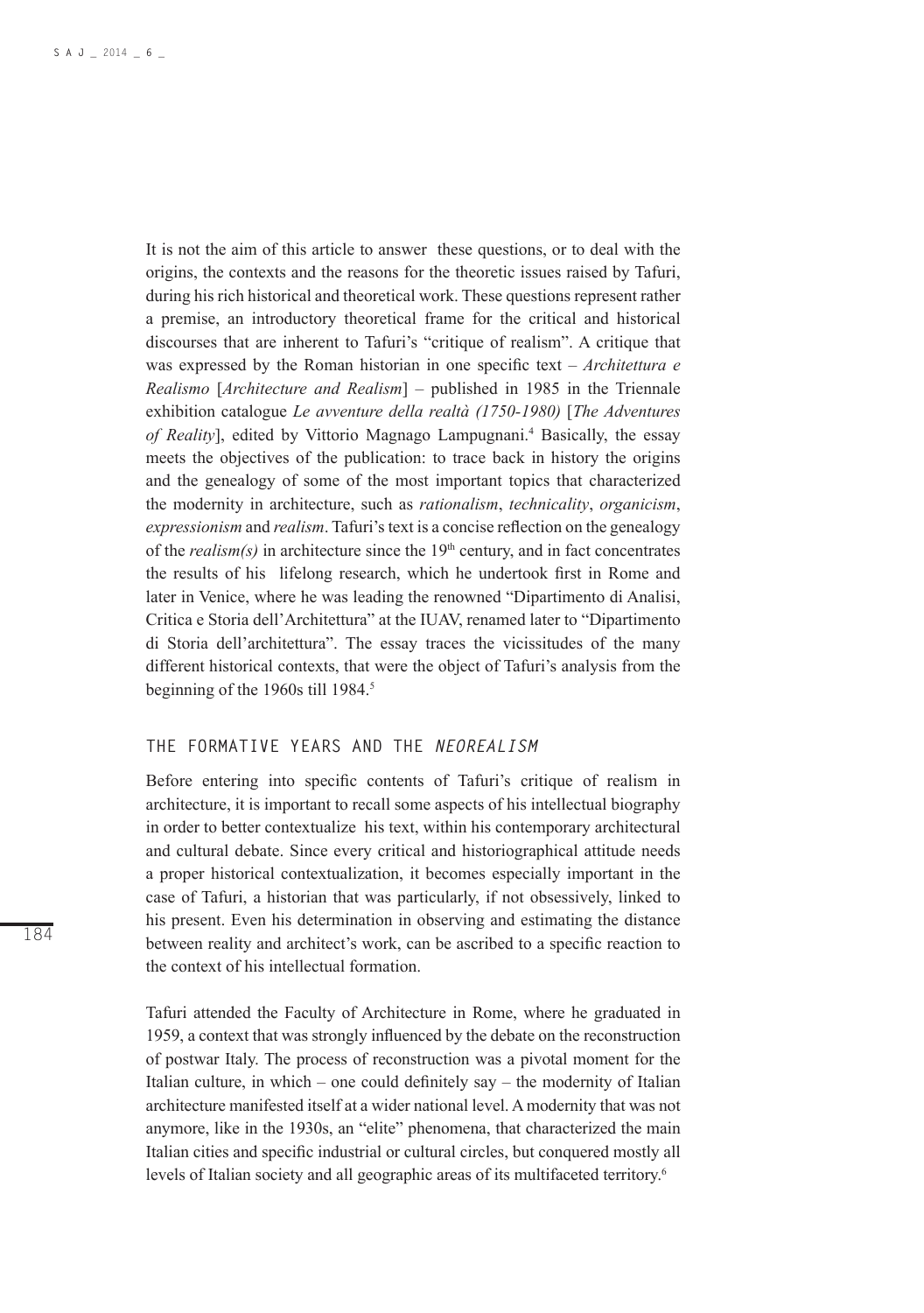The postwar Italian architectural culture faced many structural difficulties. On one side it had to deal with concrete, material problems: the economic collapse, the dramatic social and housing problems, the technological backwardness of the Italian building industry, the necessity of recreating the construction industry from the foundations. At the same time, it had to face the unique cultural challenges: besides rebuilding the country, the Italian culture had by all available means to overcome the legacy of Fascism. Besides the cultural, intellectual and professional legacy, that which had to be changed radically was the architectural language, the traditional relationship between architecture and the city, the nature of teaching architecture, the political and cultural role of intellectuals and the role of criticism. But what represented the biggest impediment was the absolute lack of models, of cultural references, especially international, from which to draw inspiration.

The existing examples, or models, that characterized the 1920s and the 1930s in Italy, were absolutely unfitting and had to be erased from the postwar mentality: on one side the academic architecture, inspired by neoclassic tendencies that characterized the Fascist architecture, both in linguistic and spatial terms; on the other side, the legacy of functionalism, which was simply unthinkable in the context of the immediate postwar years. In terms of architectural language, it was unimaginable to organize the reconstruction of the country on the premises of pure abstraction, or with the institutionalized historicist languages; in terms of urban planning, it was clear that the models proposed in the 1920s and the 1930s were definitely inadequate, both the monotone organization of the early modernist urban designs, and the monumentality that characterized the excessive forms of the Fascist Italy. In this sense, immediately after the war, Italy opened



Figure 1-2. Cover of M. Tafuri, Teorie e storia dell'architettura (Bari: Laterza, 1968)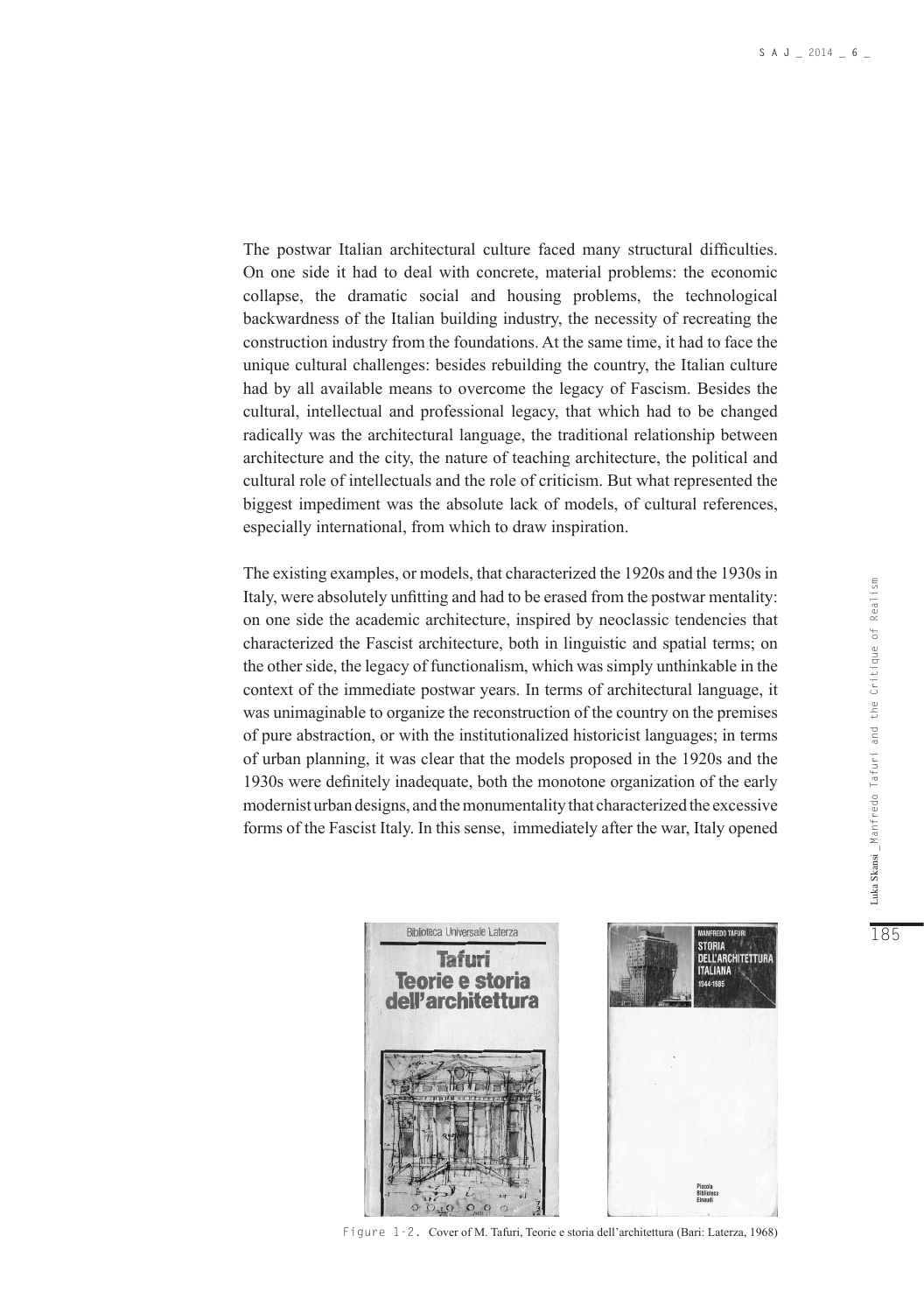an extensive critique of the modernist legacy, that characterized mostly all its professional contexts and its cultural institutions. The critical activity of Bruno Zevi and Ernesto Nathan Rogers, the architecture of Mario Ridolfi, Franco Albini or Ignazio Gardella – while having different architectural inspirations and outcomes – had the common denominator of rethinking the linguistic and spatial heritage of the prewar culture – the optimization of neoclassicism and the legacy of functionalism. In parallel with the international trends, a new chapter in the evolution of modernity in architecture in Italy and Europe had to be developed.

It could be said in simplified terms that, the Italian architects proposed one main direction, or rather, one model, for the national reconstruction and the renewal of its cultural identity from its foundations: the so-called *neorealism,* namely the recovering of spatial and formal themes from the rural, popular traditions. This aspiration for the invention of a new language, based on the inclusion of the rich Italian heritage in a modernist project, functioned from the beginning as a successful ideal for a large part of the Italian architectural culture. Neorealism – as it is widely known – was a magic moment in Italian culture: art, literature, sociology, philosophy, urban geography, cinema and architecture shared the idea of turning the attention to the "simple man", to the "simple things", to the new account of reality. Almost the entire Italian *inteligencija* participated, in a collective multidisciplinary effort, in the reconstruction of the country, based on the myth of the spontaneous, traditional culture.

The formative years of Manfredo Tafuri were characterized by the Italian modernization through neorealism. And, like all architects of his generation, at the beginning of the 1960s, he was called to confront himself with the results of the reconstruction, questioning its outcomes. Italy, in the late 1950s and early 1960s entered the so-called *miracolo economico* [economic miracle], achieving its first widespread well-being, with all its contradictions. The epic intentions of the Italian neorealist culture – of shifting the nation from an agrarian society and from a dictatorial regime to a democratic future characterized by a mild and controlled impact of industrialization, and a peaceful, non- frustrating collision with the life in the city – have been placed under scrutiny: the architectural effort of the committed intellectuals showed itself as quite marginal, confined to small partial interventions in the urban reality. However, the growth of the cities became uncontrollable, and its administration unmanageable, and the contradictions increased. Also increased were the frustrations of the architects, unable to manage the complexity of the urban and social reality and to achieve the purposes dictated by their own intellectual aspirations. Reality became increasingly chaotic, disjointed. At the same time the political crisis became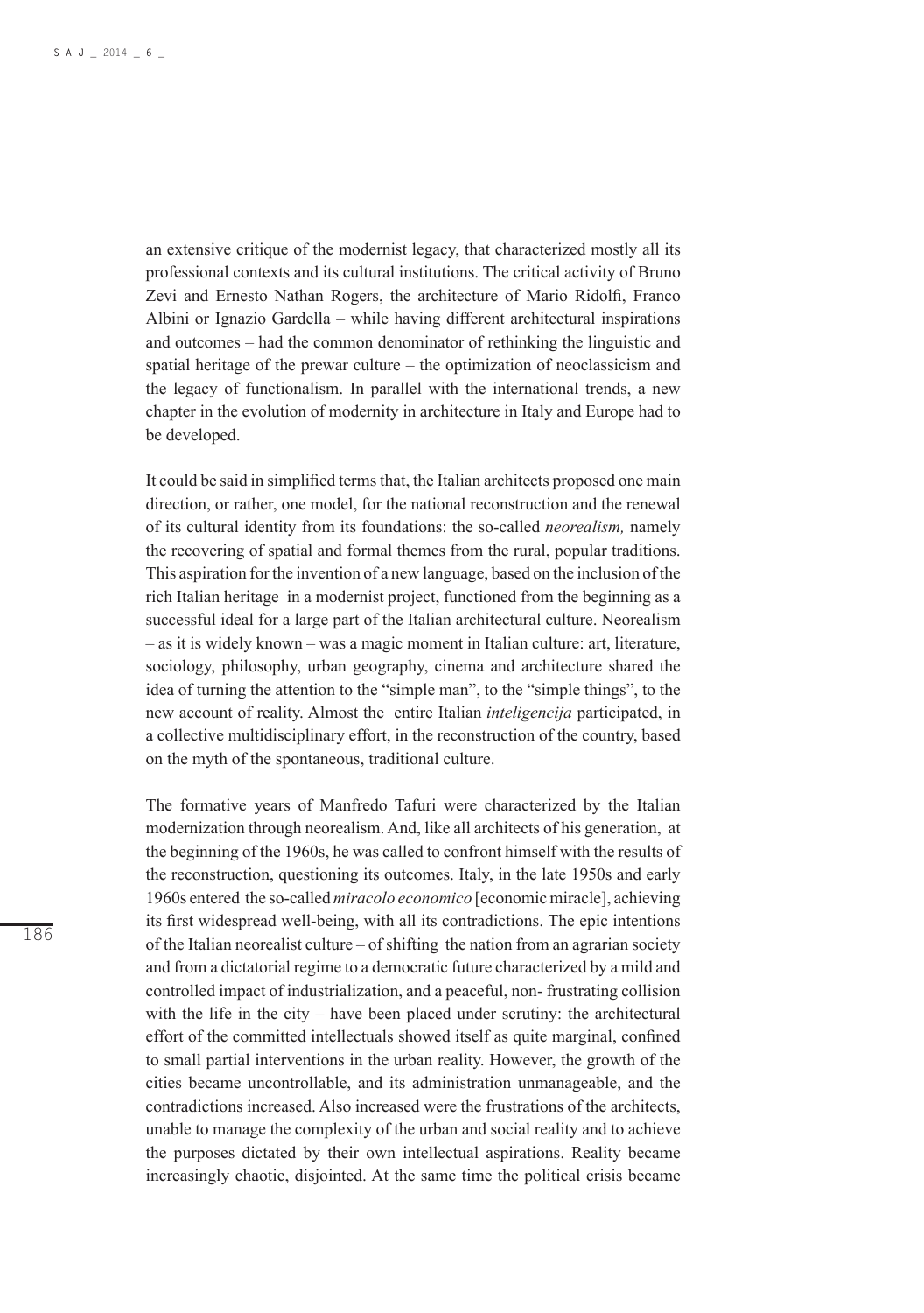finally evident, especially in the fields of urban and city planning: it became clear – as it was promptly shown in "Le mani sulla città" [*Hands Over the City*], one of the masterpieces of Italian postwar cinematography<sup> $7$ </sup> – the future of the cities was mostly held in the hands of land and building speculators, supported by the interests of associations, constituted by politicians and semilegal or illegal organizations.

This situation strongly affected the second postwar generation that, at the beginning of the 1960s, started to face the project of the reconstruction of the Italian society, with the belief in the possibility of conditioning the reality. This will represent the standpoint for the generation of Aldo Rossi, Carlo Aymonino and Vittorio Gregotti (all born between 1926 and 1931) and their activity in the field of design and architectural criticism. On the contrary, Tafuri's path (born in 1935) was mainly historical and critical: starting from difference between the capitalist development and architects ideology, he would begin a profound analysis of the history of architectural theories, its developments and contradictions, starting from the roots of modern architectural thought: the Renaissance.

And, of course, the Italian neorealism became the object of his analysis, of his deep critique and, ultimately, of its demystification. Since his first writings on the main actors of the reconstruction (Ridolfi, Zevi, Quaroni, Samonà) Tafuri's task was to dissect the realist mentality, to understand all the cultural stages of this attitude, in order to explain its aims, its success (that were detected mostly in cinematography and literature, and less in the field of architecture and urban planning), but also to explain the reasons of its failure.<sup>8</sup>

Besides this fundamental analysis of the Italian postwar culture, Tafuri's essay *Architettura e realismo* is interesting also at a larger methodological level. It proposes a large and rather unique contextualization of the Italian realism within the international architectural culture. Tafuri proposed a diachronic, transversal dialogue between neorealism and other contexts within which the realistic attitudes emerged during the twentieth century.

# *ARCHITETTURA E REALISMO*

In order to better understand Tafuri's intentions, it is useful to retrace the main chapters of his essay and to emphasize his conclusions. The first context that catches his attention is the early revolutionary Russia. He identifies strong realistic attitudes in the projects of Andrej Belogrud, especially in his proletarian House (1918), and in the first experiments of Ilja Golosov and Konstantin Melnikov (his housing projects of the early 1920s, the competition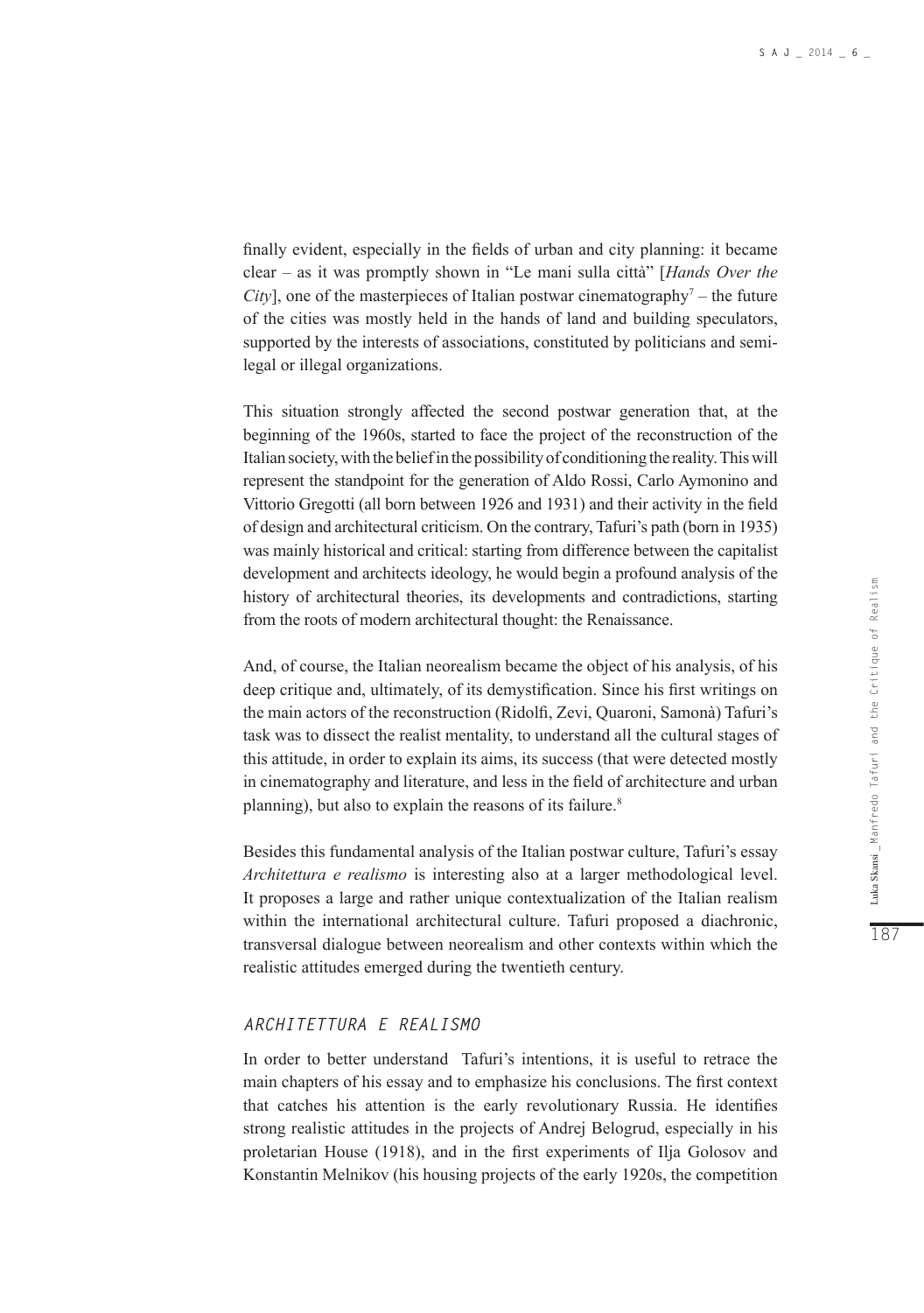project for a crematorium in 1925): rustic elements, *izba-*like roofs, naïf gestures. Motifs of the peasant world, variously declined, enter into formal expression of architects, that are usually acclaimed as pioneers of the new languages. These first projects of the young Russian avant-garde, in a process of erasure of eclecticism and escaping from the legacy of neoclassicism, in fact, propose new architectural references to the "reality", sanctifying the references of the new political order, entirely based on the consensus of the workers and the peasant population. "The eternal farmer", a "subject that refers to a nostalgia of the original, the ancestral, the absolutely pure Edenic happiness",<sup>9</sup> are all themes that can be found in the vast intellectual context of the first revolutionary years, in architecture, art, literature, like in the first work of Malevič, in Lissitzky's graphic interpretations of Jewish fairytales, in the trans-mental poetry of Kručenych and Hlebnikov, or in the revision of the painting techniques from the ancient Russia by Florenskij and Favorskij.

Tafuri here proposes his first demystification of the avant-garde, and of the modernist movements in general: "Between Realism and avant-garde there is a moment of transition, an uncertain boundary that participates ambiguously in two opposing ideals".10 The "taste" for realism marked even the projects of the most prominent figures of the artistic and architectural revolution, the figures that in the wake of abstractionism fought against the historical and traditional approaches. The approaches that are in fact  $-$  by definition  $-$  the premises of any realism. Even Le Corbusier ends up in Tafuri's reading of the heroic years of modernism: promptly, the Roman historian notes how the rural motifs of Maison Errazuriz (1930) coexist with the most experimental phase of his architecture.

The architecture of the Soviet Union was the object of Tafuri's courses and seminars at IUAV in 1971-72 and 1976-77.<sup>11</sup> During his entire career for him his seminars, were a precious laboratory, a context where his researches were verified through teaching and discussions. The Soviet Union was also the subject of his field trip, number of his essays and researches, $12$  and the subject of two important conferences that he developed with a group of historians at different occasions at the Department of History of Architecture at IUAV: *Socialismo, città, architettura, URSS 1917-1937, il contributo degli architetti europei* and *USSR 1917-1978: la ville, l'architecture* (with Jean-Louis Cohen, Marco De Michelis).<sup>13</sup>

The second case-study of Tafuri's investigation of realism is the socialdemocratic Vienna, and in particular the years between 1918 and 1934, when the enlightened authorities of the new Austrian democracy, based on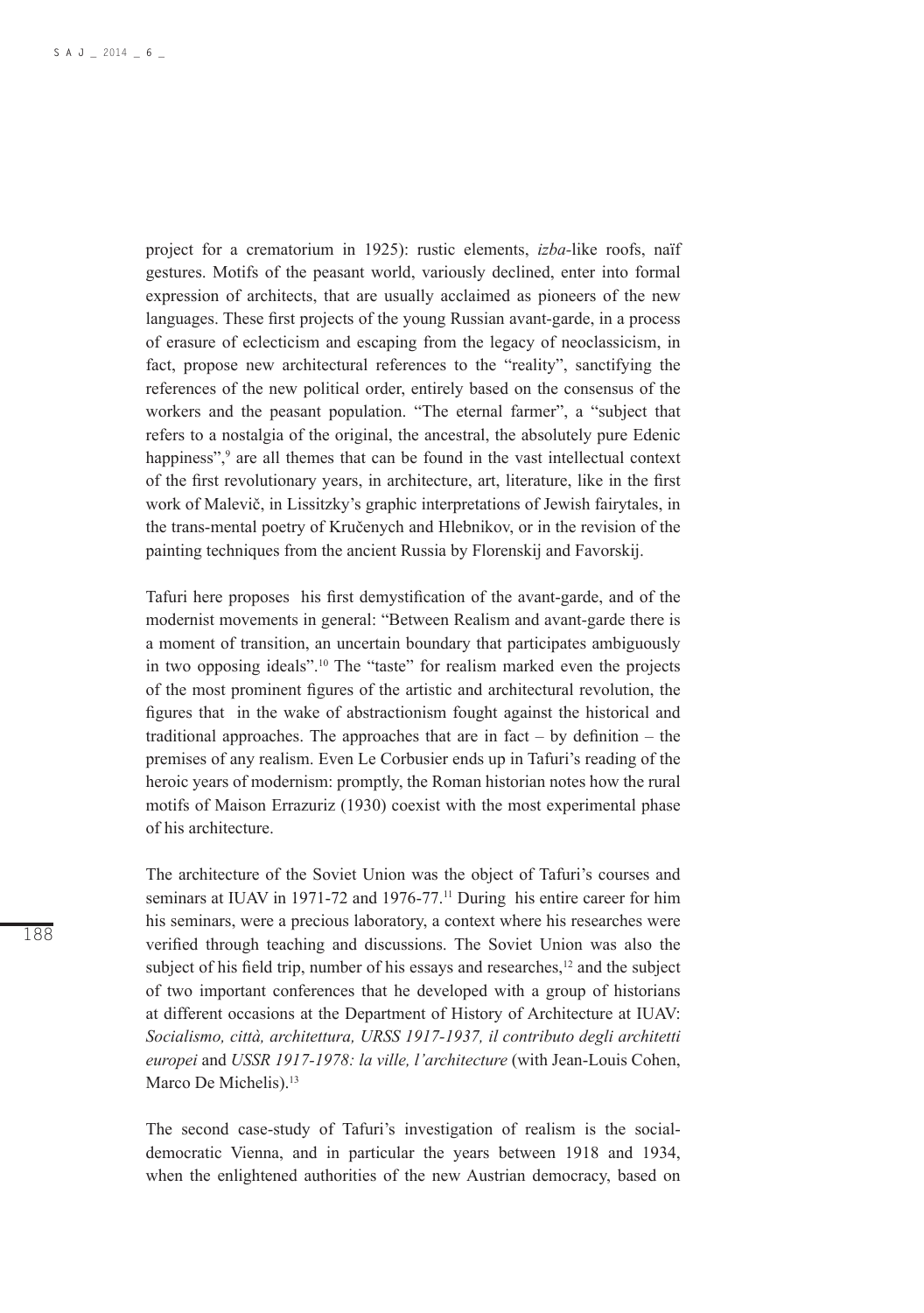the ideologies of Austro-Marxism, promoted the realization of an enormous quantity of housings for workers. In these complexes, from the first realizations of Hubert Gessner to the celebrated Karl-Marx-Hof by Karl Ehn, Tafuri identifies a permanent presence of models coming from the Austrian architectural tradition: on one side the national-popular idioms (as in the previous Russian case-study), on the other side the spatial organization of the late-empire urban projects (most of the architects of Red Vienna were Otto Wagner pupils).

In his vision, the political and cultural Austro-Marxist project accomplished a new city model, that evoked concrete signs of "socialist realism". In achieving these almost mythological results, the Austrian architectural culture used traditional architectural expressions, chose the "semantic of the realist novel": an alternative path to the parallel German experiences in Frankfurt or Berlin, or to the futuristic dreams of the radical projects of Bruno Taut, Le Corbusier or other European avant-gardes. The Red Vienna experience for Tafuri is the demonstration of the relativity of the architect's utopian dreams: "Utopia has no place in a city that chooses to become 'home', a home for a working class with a 'conscience' and redeemed in its values of *Brüderlichkeit* [brotherhood]".14 This "realized utopia" seems to have escaped from the hands of the architect, from the consideration of the twentieth century architect: bow-windows, moldings, decorations, floral motifs and the like are for Tafuri the elements that mediate the political message with the urban impact of these architectures, the new models of community life with the population's need for domesticity: "The values of 'good old Mr. Biedermeier' are taken from their isolation and delivered to the people."15 Although not expressly stated by Tafuri, the Red Vienna's architecture was also a demonstration of the relativity of the language imposed by the modernist architects understood as the exclusive language of modernity. The realization of a new city model, as the product of an enlightened association between politicians and professionals, that meets the appreciation of the wider population, does not match the architectural aspiration of the formally most progressive architects of the 1920s.

Furthermore, those who want to recognize a precise and unified ideological background in the phenomenon of realism will be disappointed. Tafuri demonstrates how populism takes shape – in our case through architecture – with many facets, with different forms and languages, causing difficulties for historians. And, above all, he is interested in the mental attitude of these planned processes that are anything but homogeneous. The tenuous thread that connects all these contexts that deal with the phenomena called *realism*, is characterized by one strong common aspect of the architectural message: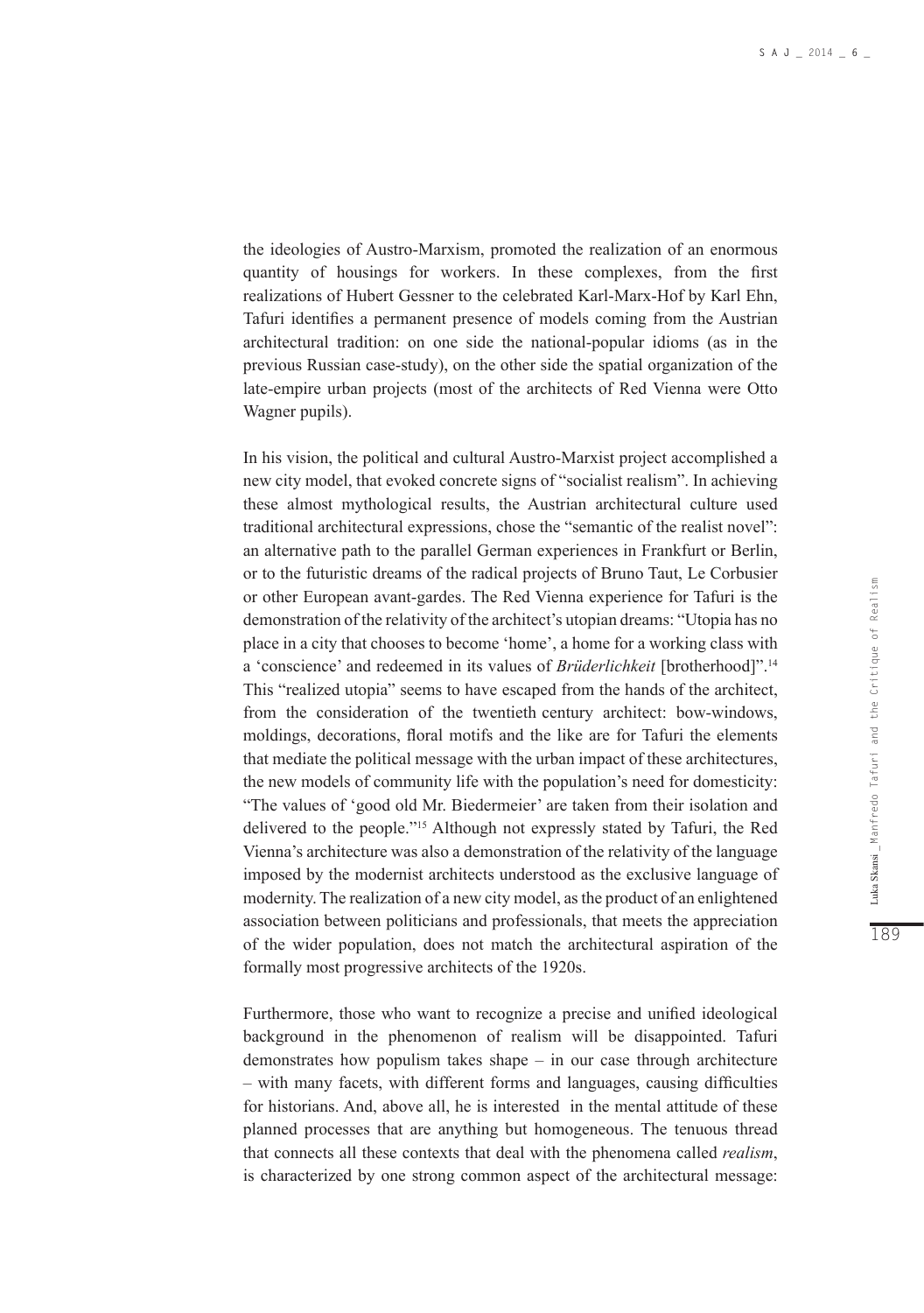Tafuri defines it as the general "reaction to the modern", the passion for the "original", the taste for the "traditional", anti-modernism. The story of Red Vienna was well analyzed in his IUAV-Seminar *"Great Vienna": From the Formation of the Hapsburg Myth to the Crisis of Austro-Marxism*, 16 held in 1977-1978, and in his book *Vienna rossa: la politica residenziale nella Vienna socialista 1919-1933* (published in 1980).17

Another curious case study in Tafuri's narration is represented by the architecture of the New Deal, and in particular, the planning experiences of the Tennessee Valley Authority. The Venetian department of history in the 1970s dedicated a lot of attention to this case study, recognizing a quite unique American experience of integrated planning in combination of the planning of production, the regulation of the river flows, the rehabilitation of agricultural land, the regional electrification and the construction of cities and housings.18 Tafuri here concentrates his attention on the small village of Norris-town, designed by the town planner and landscape designer Earle Draper, a village made of the anonymous houses scattered in the natural setting, designed for workers of the dam, whose form was inspired by the elementary pioneer houses of the eighteenth century. Tafuri places Norris-town in the same category with the previous examples, as a context where the search for the real matches the search for the ancestral messages and images. Norris-town in his eyes is an evidence of the planning philosophy of the Tennessee Valley Authority: a planning that is based on a model of society that is an antithesis to "the bad metropolis" of Wall Street. The persistent ruralism and the naturalism of houses scattered in the landscape, for Tafuri, speak about the original "human qualities" that had to be evoked "in the operation carried out in this region".19 An operation of semantic realism, a product of a collective desire to detach from urban reality that ultimately, for Tafuri, reveals a "dangerous" anti-urban attitude. The American architecture and the anti-urban ideologies were subjects of Tafuri's first courses at the IUAV (*Architecture, City and "Plan" in America* and *History of Anti-Urban Ideology*),20 while during his entire career he continued to invest his energy in understanding the different characteristics of the American architectural context, publishing essays and various book chapters.21

#### **THE CONTRADICTIONS OF NEOREALISM**

Yet, Tafuri's excursus is not casual. The Tennessee Valley Authority projects represented one of the models of the Italian postwar reconstruction: these experiments were already known and presented to the Italian architectural culture by Bruno Zevi, a critic whose activity in the 1940s and 1950s was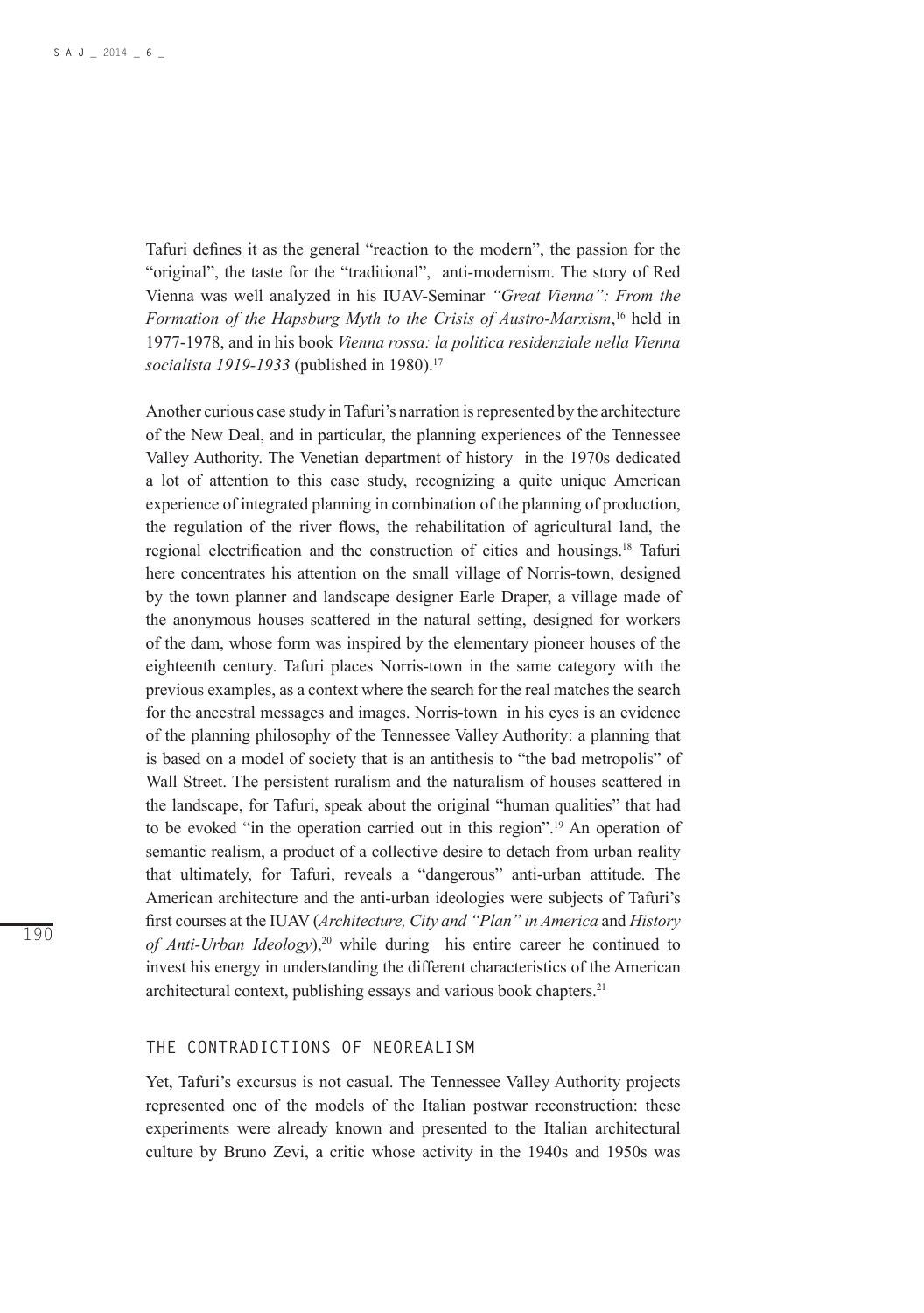extremely important in spreading in Italy the experiments in American and Anglo-Saxon planning in general. Tafuri recalls how American models have been studied both in spatial and in sociological terms, for the realization of the neighborhoods in late 1940s (UnrraCasas, Roma) and early 1950s (La Martella, Tiburtino Rome). As already mentioned, the essence of Italian neorealism, the ethic of the reconstruction of the country develops in parallel with a substantially anti-urban vision of the city, within the myth of the neighborhood, and with an architectural language distant from the modernist aims.

Language and attitudes that Tafuri reconnects with some realizations that characterized the Fascist Rome, especially the architectures of Innocenzo Sabatini, and his marvelous complexes from the 1920s – the Garbatella district, the housing in Piazza d'Armi, 1925 – defined as "the *architecture parlante* for low classes".22 The architects of the residential Rome expand, like it was the case in Vienna, the *petty bourgeois* domesticity to the masses, and accomplish an architectural reaction to modernism: for Tafuri they "act as pedagogues", with the aim of creating the sense of "community", using motifs in which the inhabitants can generally "recognize" themselves.<sup>23</sup>

Recognition, traditional motives, the utopia that confronts the city and become "just a home", the traditional roots in avant-garde mentality – all these, quite unpredicted facts, dominate the different realisms in the 20th century, and in fact describe quite well also the backgrounds of Italian Neorealism: the main subject of Tafuri's essay.

Therefore, one of the main assumptions of *Architettura and realismo* is that the term *Realism* is quite an abstract category, which always has to be redefined, depending on the context where the realist attitudes manifest. Realism touches all areas of modernity transversally, and not always in intelligible ways. And it is difficult to grasp its different expressions, to explain its manifestations, because realisms are not strictly spontaneous phenomena: on the contrary, they are always the result of a project, which is a product of a historical construction. The necessity for a realist attitude is felt by the authors and by the addressees of architecture, but at the same time they are the product of an artificial invention. An invention, as Tafuri explained through the example of Italian neorealism, which can have straight relations to specific aspects of its neglected past (Fascism): the collectivization of the architectural and spatial experience, the identification in a community.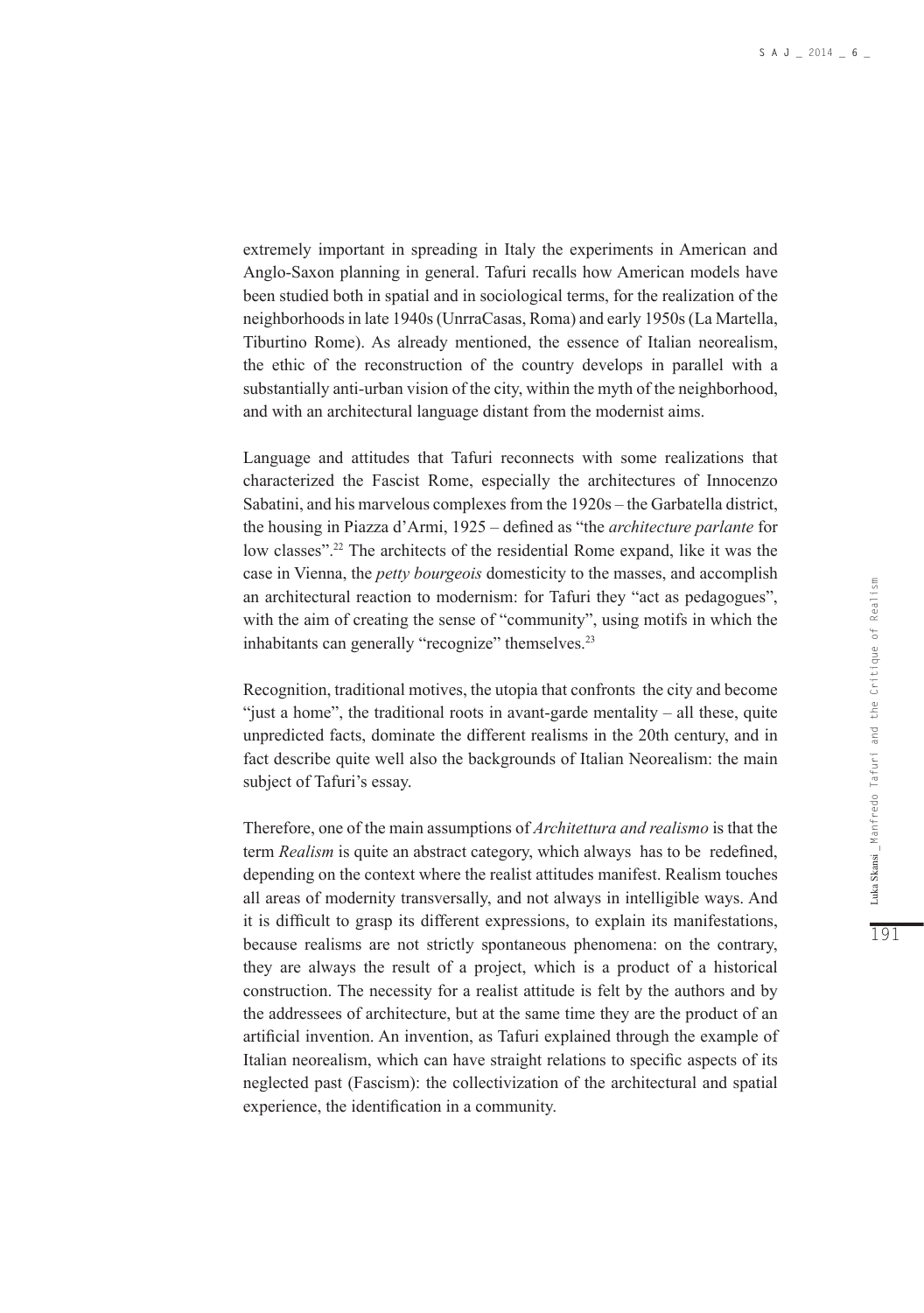In his complex analysis that reveals several contradictions of the phenomena, Tafuri offers only one assurance: the unique common element to the different realisms lies in their manifestation for an "exasperated need for communication":24 architecture is a formal evidence of the necessity of the promoters, of the authors and of the population, to communicate their necessity of mirroring themselves in an idea, in a common value.

But, there is a price to pay for this necessity to communicate, and that is the appeal to tradition. For Tafuri, to recall the rural, the traditional, the "good old times", is no longer an innocent operation. This attitude reveals aspects of a profound anti-modernism: "The Italian neorealism projects a desire of regeneration based on a sentimental image of a national reality that hides the need to expiate some ancient guilt".25 In other words, the research for the roots that characterizes these ethical commitments denotes a regressive ideology: the architectural outcomes of these realisms show how elusive the confrontation is with the mass society, with the urbanity and, ultimately, with the reality itself.

## **THE** *"SNOBBISH GAMES"* **OF POSTMODERNISM**

As often occurred with Tafuri's historical and theoretical analysis, they were rarely separated from the contemporary debates. In fact, his critique of realism is not isolated from the historical case study, but on the contrary is written looking at some architectural trends that were monopolizing the Italian and international architectural scene in the 1980s: the movements of New Urbanism in the United States, the criticism of Paolo Portoghesi, Robert Stern and Charles Jencks and in general the phenomena of Postmodernism in architecture. Tafuri's consideration of these trends was extremely negative. He was strongly opposing the banal recall of historical styles that characterized the architecture of Postmodernism – in this sense, his polemics with Portoghesi is emblematic26 – and the outcomes of Portoghesi's curatorial project *Strada Novissima*, at the 1980 Venetian Biennale. In the critique of modernism, the appeal for a liberation from the "linguistic cages" of the avant-garde, the re-enactment of the languages of the past, all of which were advocated by the theoreticians of the new eclecticism, Tafuri saw parallels with the realist attitudes that characterized the twentieth century. However, he promptly distinguished Postmodernism as a trend, completely emptied from any social content, without any correspondence between social desire and architectural outcome and condemned it as a product of pure "snobbish games".27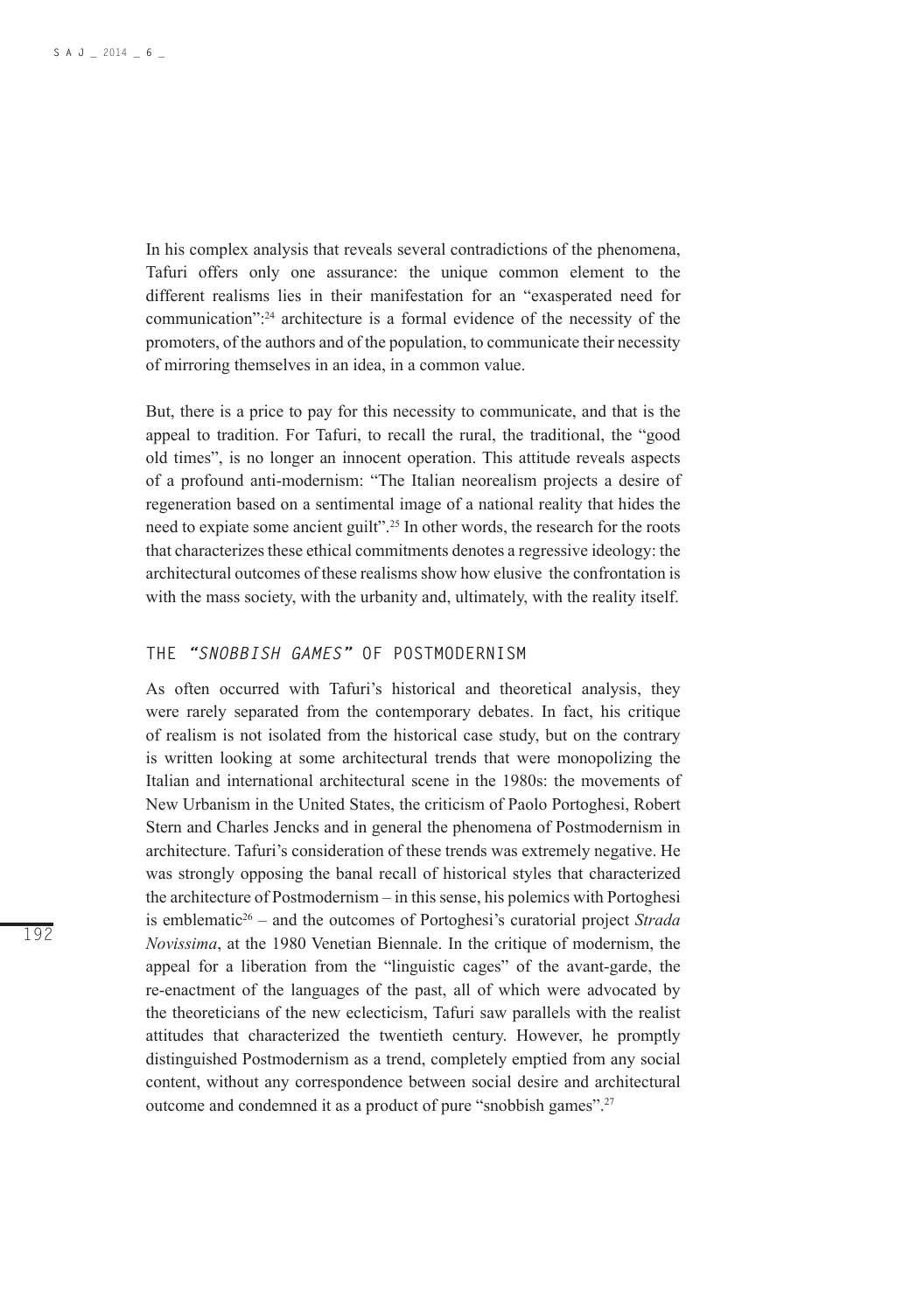| <b>NOTES</b> |                                                                                                                                                                                                                                                                                                                                                                                                                                                                                                                                                             |
|--------------|-------------------------------------------------------------------------------------------------------------------------------------------------------------------------------------------------------------------------------------------------------------------------------------------------------------------------------------------------------------------------------------------------------------------------------------------------------------------------------------------------------------------------------------------------------------|
| 1            | Manfredo Tafuri, Progetto e utopia, (Bari: Laterza, 1973), trans. Architecture and Utopia,                                                                                                                                                                                                                                                                                                                                                                                                                                                                  |
| 2            | (Cambridge: MIT Press, 1976), 24.<br>These theses are expressed both in Tafuri, <i>Teorie e storia dell'architettura</i> , (Bari: Laterza, 1968),                                                                                                                                                                                                                                                                                                                                                                                                           |
|              | trans. Theories and History of Architecture, (New York: Harper & Row, 1980) and Progetto e<br>utopia.                                                                                                                                                                                                                                                                                                                                                                                                                                                       |
| 3            | See chapter two "L'architettura come 'oggetto trascurabile' e la crisi dell'attenzione critica," in                                                                                                                                                                                                                                                                                                                                                                                                                                                         |
|              | Teorie e storia dell'architettura, 95-120. See also Pier Vittorio Aureli, "Recontextualizing Tafuri's<br>Critique Of Ideology," Log 18 (2010): 89-100.                                                                                                                                                                                                                                                                                                                                                                                                      |
| 4            | Manfredo Tafuri, "Architettura e realismo," in L'avventura delle idee nell'architettura: 1750-                                                                                                                                                                                                                                                                                                                                                                                                                                                              |
|              | 1980, exhibition catalogue edited by Vittorio Magnago Lampugnani, XVII Triennale di Milano<br>(19 may-3 june 1985), (Milano: Electa, 1985), 123-147.                                                                                                                                                                                                                                                                                                                                                                                                        |
| 5            | In 1984, Tafuri publishes his important synthesis of the postwar italian architecture: Storia                                                                                                                                                                                                                                                                                                                                                                                                                                                               |
|              | dell'architettura italiana 1945-84 (Torino: Einaudi, 1984).                                                                                                                                                                                                                                                                                                                                                                                                                                                                                                 |
| 6            | For a brief introduction to the Italian postwar context see: Tafuri, Storia dell'architettura<br>italiana, op.cit.; Amedeo Belluzzi, Claudia Conforti, Architettura italiana 1944-1984, (Roma:<br>Laterza 1985), Giorgio Ciucci, Francesco Dal Co, Architettura italiana del Novecento, (Milano:<br>Electa 1990); Storia dell'architettura italiana. Il secondo Novecento, ed. Francesco Dal Co,                                                                                                                                                            |
|              | (Milano: Electa, 1997); Maristella Casciato, "Neorealism in Italian Architecture," in Anxious<br>modernisms: experimentation in postwar architectural culture, ed. S. Williams Goldhagen and<br>Rejean Legault (Cambridge: Mit Press, 2000), 25-53; Bruno Reichlin, "Figures of Neorealism<br>in Italian Architecture (part 1)," Grey Room 5 (Autumn 2001), 78-101; Reichlin, "Figures of                                                                                                                                                                   |
|              | Neorealism in Italian Architecture (part 2)," Grey Room 6 (Winter 2001), 101-133; Sergio                                                                                                                                                                                                                                                                                                                                                                                                                                                                    |
|              | Poretti, Modernismi italiani: architettura e costruzione del Novecento, (Roma: Gangemi 2008).                                                                                                                                                                                                                                                                                                                                                                                                                                                               |
| 7            | "Le mani sulla città" [Hands over the city] directed by Fracesco Rosi was released in 1963. It<br>showed, in the years of the biggest economic and urban growth, the effective functioning of the                                                                                                                                                                                                                                                                                                                                                           |
| 8            | public works, and the collusion between the state and the "underworld".<br>Manfredo Tafuri, "La vicenda architettonica romana: 1945-1961," Superfici. Problemi di                                                                                                                                                                                                                                                                                                                                                                                           |
|              | architettura e tecnologie edili. Rivista dei pavimenti, rivestimenti e coperture, 5 (april 1962): 20-<br>42; encyclopedic entries "Architettura", "Ignazio Gardella", "Mario Ridolfi", "Bruno Zevi", in<br>Enciclopedia italiana di scienze, lettere ed arti, (Roma: Istituto dell'Enciclopedia Italiana, 1949-<br>60); Tafuri, "Ludovico Quaroni e la cultura architettonica italiana," Zodiac, 11 (1963): 130-45,<br>republished in <i>Ludovico Quaroni e lo sviluppo dell'architettura moderna in Italia</i> , (Firenze:<br>Edizioni di Comunità, 1964). |
| 9            | My translation. Tafuri, Architettura e realismo, 124.                                                                                                                                                                                                                                                                                                                                                                                                                                                                                                       |
| 10           | Ibid.                                                                                                                                                                                                                                                                                                                                                                                                                                                                                                                                                       |
| 11           | Respectively Avanguardie, città e pianificazione nell'Unione Sovietica (Avant-garde, cities and<br>planning in Soviet Union) and Avanguardia e architettura: le avventure nel linguaggio nell'arte<br>contemporanea (Avant-garde and architecture: the Adventures of Language in Modern Art). The<br>contents of the seminars are collected by Luca Scapin at the Archivio Progetti of the University<br>IUAV in Venice. For a complete list see Andrew Leach, <i>Manfredo Tafuri: choosing history</i> (Ghent,<br>A&S Books 2007).                         |
| 12           | The architecture of Soviet Union was the object of Francesco Dal Co's diploma thesis, Tafuri's<br>first venetian student and later collegue: Francesco Dal Co, Tre saggi sull'architettura sovietica,                                                                                                                                                                                                                                                                                                                                                       |
|              | 1917-37 (Venice: Iuav 1970).                                                                                                                                                                                                                                                                                                                                                                                                                                                                                                                                |
| 13           | Socialismo, città, architettura: URSS 1917-1937. Il contributo degli architetti europei, (Roma:<br>Officina 1971); URSS 1917-1978: la ville, l'architecture, ed. Jean-Louis Cohen, Marco De                                                                                                                                                                                                                                                                                                                                                                 |
|              | Michelis, Manfredo Tafuri, (Roma, Paris: Officina, L'Equerre, 1979).                                                                                                                                                                                                                                                                                                                                                                                                                                                                                        |
| 14<br>15     | My translation. Tafuri, Architettura e realismo, 126.<br>Ibid, 127.                                                                                                                                                                                                                                                                                                                                                                                                                                                                                         |
| 16           | Orig. "Grande Vienna": Dalla formazione del mito asburgico alla crisi dell'austromarxismo,<br>IUAV, 1977-78.                                                                                                                                                                                                                                                                                                                                                                                                                                                |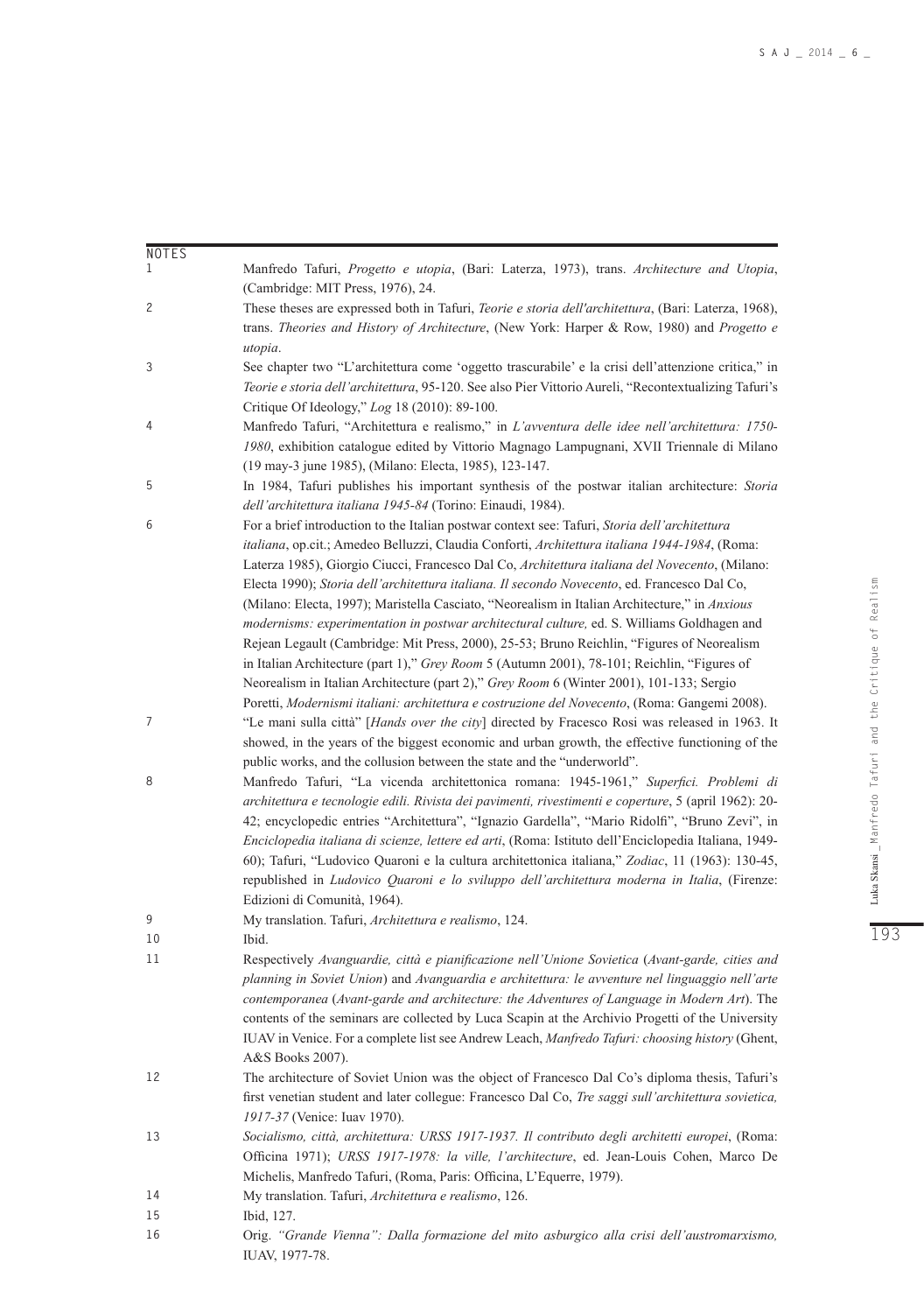| 17 | Vienna rossa: la politica residenziale nella Vienna socialista, 1919-1933, ed. Manfredo Tafuri    |
|----|---------------------------------------------------------------------------------------------------|
|    | (Milano, Electa, 1980). His earlier treatment of the subject appeared as "Austromarxismo e città: |
|    | 'Das Rote Wien'", <i>Contropiano</i> 2 (July 1971): 259-311.                                      |
| 18 | La città americana dalla guerra civile al New Deal, essays by G. Ciucci, F. Dal Co, M. Manieri    |
|    | Elia, M. Tafuri (Roma: Laterza, 1973).                                                            |
| 19 | My translation. Tafuri, <i>Architettura e realismo</i> , op. cit, p. 132.                         |
| 20 | Architettura, città e "piano" in America (1500-1970) (1969-70), Storia dell'ideologia antiurbana  |
|    | (1972-73); in subsequent years he dedicated other three seminars on american architecture:        |
|    | Struttura e architettura della città terziaria in America (1850-1973) (1973-74), Lo sviluppo      |
|    | urbano negli Stati Uniti e il problema del housing (1780-1974) (1974-75), Il grattacielo e la     |
|    | struttura terziaria in America e in Europa (1850-1975) (1975-76).                                 |
| 21 | Especially Manfredo Tafuri, La sfera e il labirinto: avanguardie e architettura da Piranesi agli  |
|    | anni '70, (Torino, Einaudi 1980). For a complete bibliography see Anna Bedon, Guido Beltramini,   |
|    | Pierre-Alain Croset, "Una prima bibliografia", Casabella 619-620 (1995): 170-175; Leach, op.cit., |
|    | 275-310.                                                                                          |
| 22 | My translation. Tafuri, <i>Architettura e realismo</i> , 130.                                     |
| 23 | Ibid.                                                                                             |
| 24 | Ibid., 123.                                                                                       |
| 25 | Ibid., 133.                                                                                       |
| 26 | See chapter "La 'gaia erranza': ipermoderni (postmoderni)," in Storia dell'architettura italiana, |
|    | 230-234.                                                                                          |
| 27 | Tafuri, Architettura e realismo, 134.                                                             |

**BIBLIOGRAPHY**

- Aureli, Pier Vittorio. "Recontextualizing Tafuri's Critique Of Ideology." *Log* 18 (2010): 89-100. Bedon, Anna, Guido Beltramini and Pierre-Alain Croset. "Una prima bibliografia", *Casabella* 619-620 (1995), 170-175.
- Belluzzi, Amedeo and Claudia Conforti. *Architettura italiana, 1944-1984*, (Roma: Laterza 1985).
- Casciato, Maristella. "Neorealism in Italian Architecture." In *Anxious modernisms: experimentation in postwar architectural culture*, ed. S. Williams Goldhagen and Rejean Legault (Cambridge: Mit Press, 2000).
- Ciucci, Giorgio and Francesco Dal Co. *Architettura italiana del Novecento*, (Milano: Electa 1990) *Storia dell'architettura italiana. Il secondo Novecento*, ed. Francesco Dal Co, (Milano: Electa, 1997)
- *La città americana dalla guerra civile al New Deal*, essays by G. Ciucci, F. Dal Co, M. Manieri Elia, M. Tafuri (Roma: Laterza, 1973).
- Leach, Andrew. *Manfredo Tafuri: choosing history* (Ghent, A&S Books 2007).
- Poretti, Sergio. *Modernismi italiani: architettura e costruzione del Novecento* (Roma: Gangemi 2008).
- Reichlin, Bruno. "Figures of Neorealism in Italian Architecture (part 1)." *Grey Room* 5 (Autumn 2001), 78-101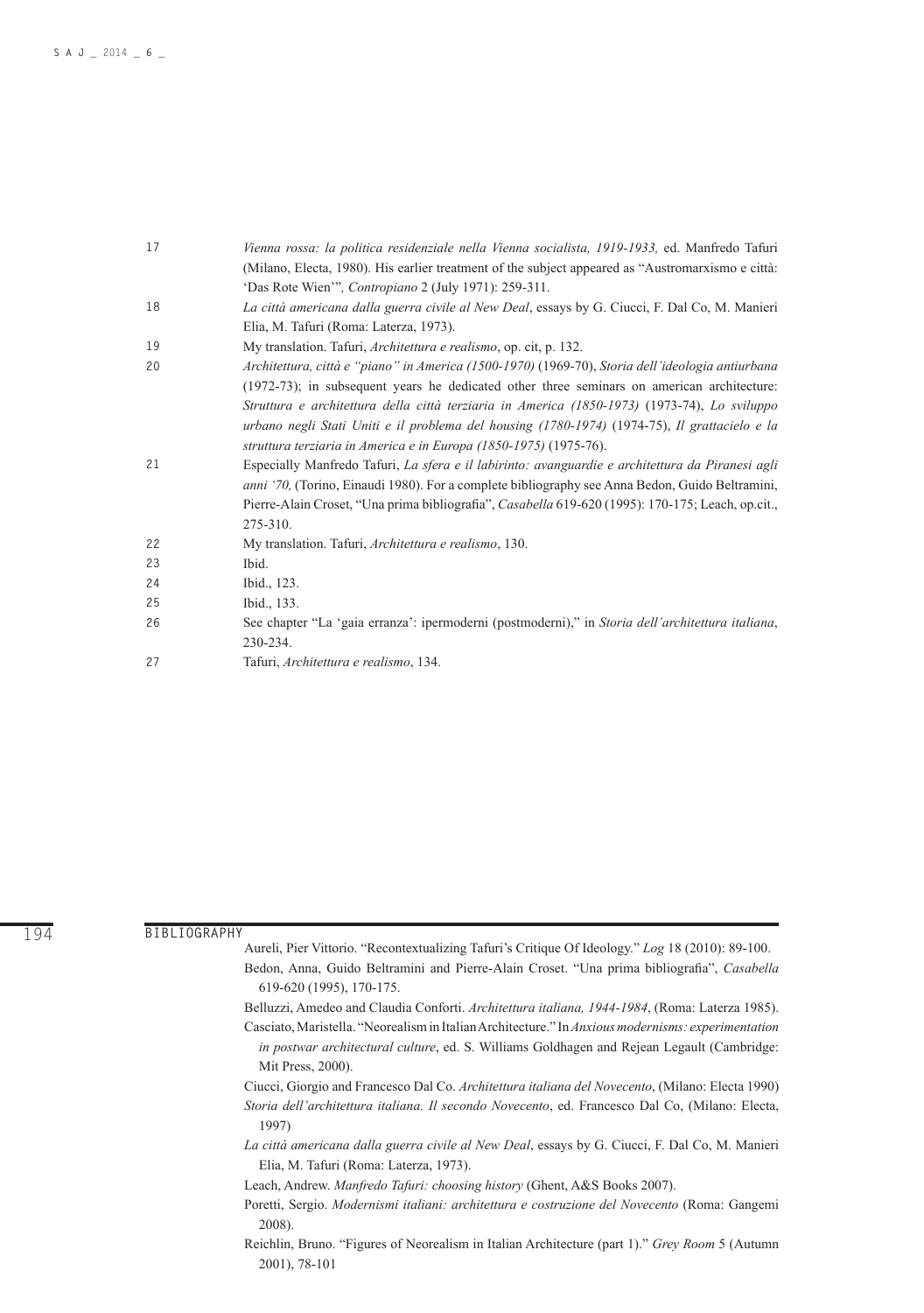- Reichlin, Bruno. "Figures of Neorealism in Italian Architecture (part 2)." *Grey Room* 6 (Winter 2001), 101-133.
- *Socialismo, città, architettura: URSS 1917-1937. Il contributo degli architetti europei* (Roma: Officina 1971).
- Tafuri, Manfredo. *Progetto e utopia*, (Bari: Laterza, 1973), trans. *Architecture and Utopia*, (Cambridge: MIT Press, 1976), 24.
- Tafuri, Manfredo. *Teorie e storia dell'architettura*, (Bari: Laterza, 1968), trans. *Theories and History of Architecture*, (New York: Harper & Row, 1980)
- Tafuri, Manfredo. "Architettura e realismo." In *L'avventura delle idee nell'architettura: 1750- 1980*, exhibition catalogue edited by Vittorio Magnago Lampugnani, XVII Triennale di Milano (19 may-3 june 1985), (Milano: Electa, 1985).
- Tafuri, Manfredo. *Storia dell'architettura italiana 1945-84* (Torino: Einaudi, 1984).
- Tafuri, Manfredo. "La vicenda architettonica romana: 1945-1961." *Superfici. Problemi di architettura e tecnologie edili. Rivista dei pavimenti, rivestimenti e coperture*, 5 (april 1962), 20-42
- Tafuri, Manfredo. *Ludovico Quaroni e lo sviluppo dell'architettura moderna in Italia* (Firenze: Edizioni di Comunità, 1964).
- Tafuri, Manfredo. *La sfera e il labirinto: avanguardie e architettura da Piranesi agli anni '70* (Torino, Einaudi 1980).
- *URSS 1917-1978: la ville, l'architecture*, ed. Jean-Louis Cohen, Marco De Michelis, Manfredo Tafuri, (Roma, Paris: Officina, L'Equerre, 1979).
- *Vienna rossa: la politica residenziale nella Vienna socialista, 1919-1933*, ed. Manfredo Tafuri (Milano, Electa, 1980).

195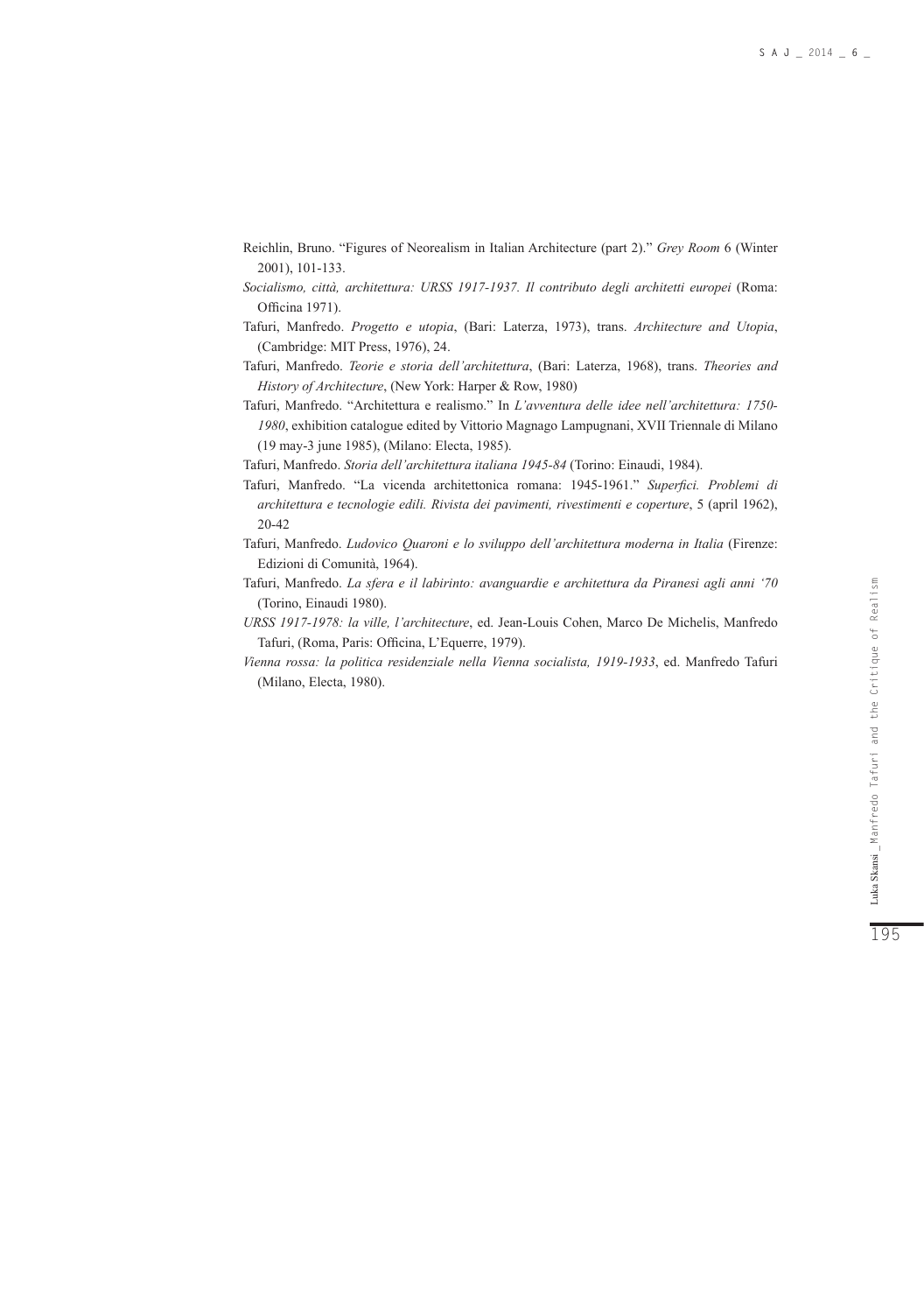#### **ARHITEKTURA UTOPIJA REALIZAM: TEMATSKI OKVIR Ljiljana Blagojević**

Termin ili koncept *realizma* re-aktuelizovan je u skorašnjim teorijskim debatama od rasprava u filozifiji i estetici do onih u teoriji i praksi arhitekture. Počev od 2000. godine, arhitektonski diskurs se često bavi širokim spektrom srodnih pitanja koja proističu iz post-kritičkih rasprava o utopijanizmu i realizmu i mogućnosti jednog "utopijskog realizma", kako je to sugerirao Rajnhold Martin (2005). Rasprave o realizmu ponovo rezoniraju u arhitektonskoj teoriji kao odraz *Manifesta novog realizma*, filozofa Mauricija Ferarisa iz 2011 godine. Pitanja realizma naspram postmodernizma, "novog realizma" koji nastaje na pepelu post-modernizma, kritički i operativni pojmovi realizma i slično, postavljana su kako kroz prakse savremene arhitekture tako i kroz preispitivanje realizma i socijalističkog realizma u istoriji i teoriji arhitekture. Postavka tematskog okvira u ovom članku SAJ*: Arhitektura Utopija Realizam* ima za cilj da produbi tekuće rasprave o odnosima arhitekture sa realizmom i utopijom.

ključne reči: arhitektura, utopija, realizam, aur međunarodna naučna konferencija, univerzitet u beogradu – arhitektonski fakultet

### **UTOPIJA STVARNOSTI. REALIZMI U ARHITEKTURI IZMEĐU IDEOLOGIJE I FENOMENOLOGIJE Silvia Malcovati**

Predložen povodom Prvog Kongresa sovjetskih pisaca u Moskvi 1934 godine, pojam realizma u teorijskim raspravama o arhitekturi u ranim tridestim godinama dvadesetog veka, izgleda kao dvosmisleni pojam, koji se koleba između idealizma i ideologije, inovativnog istraživanja i istoricističkog formalizma. Neuspeh socijalističkog realizma i kriza njegove naglašene i monumenalističke arhitektonske slike, jasno pokazuju utopijski karakter realističkog "sna", ali isto tako, na neki način, njegovu maštovitu moć nastojanja da se izgradi bolji svet.

Pitanje realizma aktuelno je i posle Drugog svetskog rata. Posebno u Italiji realizmi se pretvaraju u alternative savremenoj paradigmi, ni manje ni više utopijski, već otvoreni prema novim postmodernističkim američkim idejama, kao i arhitekturi grupe "Tendenza".

U ovom radu predloženo je pregledno istraživanje realizama dvadesetog veka kao instrumenta koji odražava stanje u arhitekturi: nakon ekscesa postmodernog populizma, razočarenja "Architettura Razionale" i dijalektike rekonstrukcije – dekonstrukcije, izgleda da se ponovo pojavljuje u arhitekturi *jedan novi bauk* "Realizma" kao način reagovanja na trenutno arhitektonsko i urbano stanje.

ključne reči: utopija, realizam, italijanska arhitektura posleratnog perioda, "tendenza", postmodernizam, novi realizam, arhitektura grada

### **Ž (SOC)REALIZMI U PRAKSI: PONOVNO CITANJE SOVJETSKOG ISKUSTVA IZ TRIDESTIH GODINA PROŠLOG VEKA Alessandro De Magistris**

Diskurs o realizmu u savremenoj arhitektonskoj raspravi izgleda da zaobilazi složenost istorijskih korena ove pojave u arhitekturi dvadesetog veka i, posebno, diskurs o socijalsitičkom realizmu: izvor mnogih perspektiva koje gravitiraju oko ideje realizma u posleratnom periodu i koje predstavljaju značajan momenat u teorijskoj raspravi i projektantskoj praksi između tridesetih i pedestih, sve do Staljinove smrti.

Cilj ovog članka je da predloži jedno artikulisano razmišljanje o iskustvu socrealizma, istraženog u njegovim "formativnim" godinama, u ključnoj fazi njegove razrade. Daleko od toga da je rezultat krutog, teoretskog određenja od vrha nadole, realizam je definisan na pragmatičan način, u većini radova projektanske prakse i teorije. Eklekticizam i pluralizam njegovih izražaja, koji gravitiraju oko ideje kritičke asimilacije istorije, objašnjava razvoj socrealizma između ratnog i posleratnog perioda u SSSR i istočno evropskim zemljama i nalazi svoj najjasniji iskaz u moskovskom metrou.

ključne reči: socijalistički realizam, eklekticizam, tradicija planiranja <sup>i</sup> *genplan rekonstrukcii*, moskovski metro, sinteza umetnosti, post-konstruktivizam